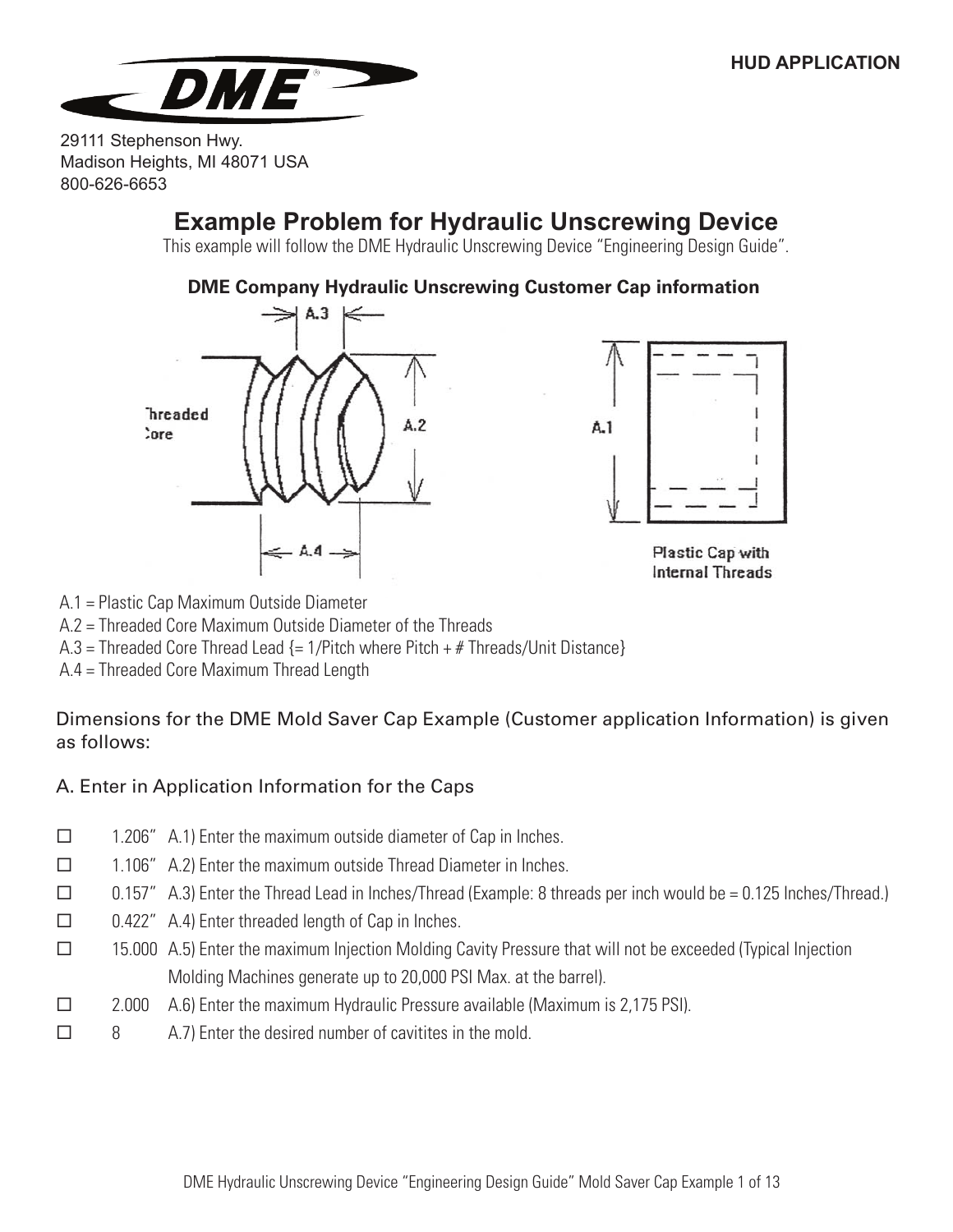

## **Example Problem for Hydraulic Unscrewing Device**

This example will follow the DME Hydraulic Unscrewing Device "Engineering Design Guide".

## **DME Company Hydraulic Unscrewing Customer Cap information**

## B. CALCULATE THE NUMBER OF THREADS/REVOLUTIONS TO REMOVE THE THREADED CORE

 $\Box$  3.2 B.1) Enter the number of Threads or Revolutions to remove the Threaded Core.

### **Approach #1-Exact Calculation from Catalog**

- $=$  [A.4] / [A.3] + (minimum .5 revolutions)
- $=[0.422]/[0.157]+.5$
- $= 2.687898089 + .5$
- $= 3.187898089$

Round to 3.2 turns. This is the valued used for this example. Note that the entire threaded core will be removed from the cap.

### **Approach #2- Use only the number of turns required to remove threads. Assume that the stripper plate will push the cap off the core.**

Visually it takes 1.25 turns before the cap can be removed from the bottle

 $= 1.25 + .5$ 

 $= 1.75$  turns

Note that the threaded core will still be overlapping inside the cap. The stripper plate must push the cap completely off the remaining core.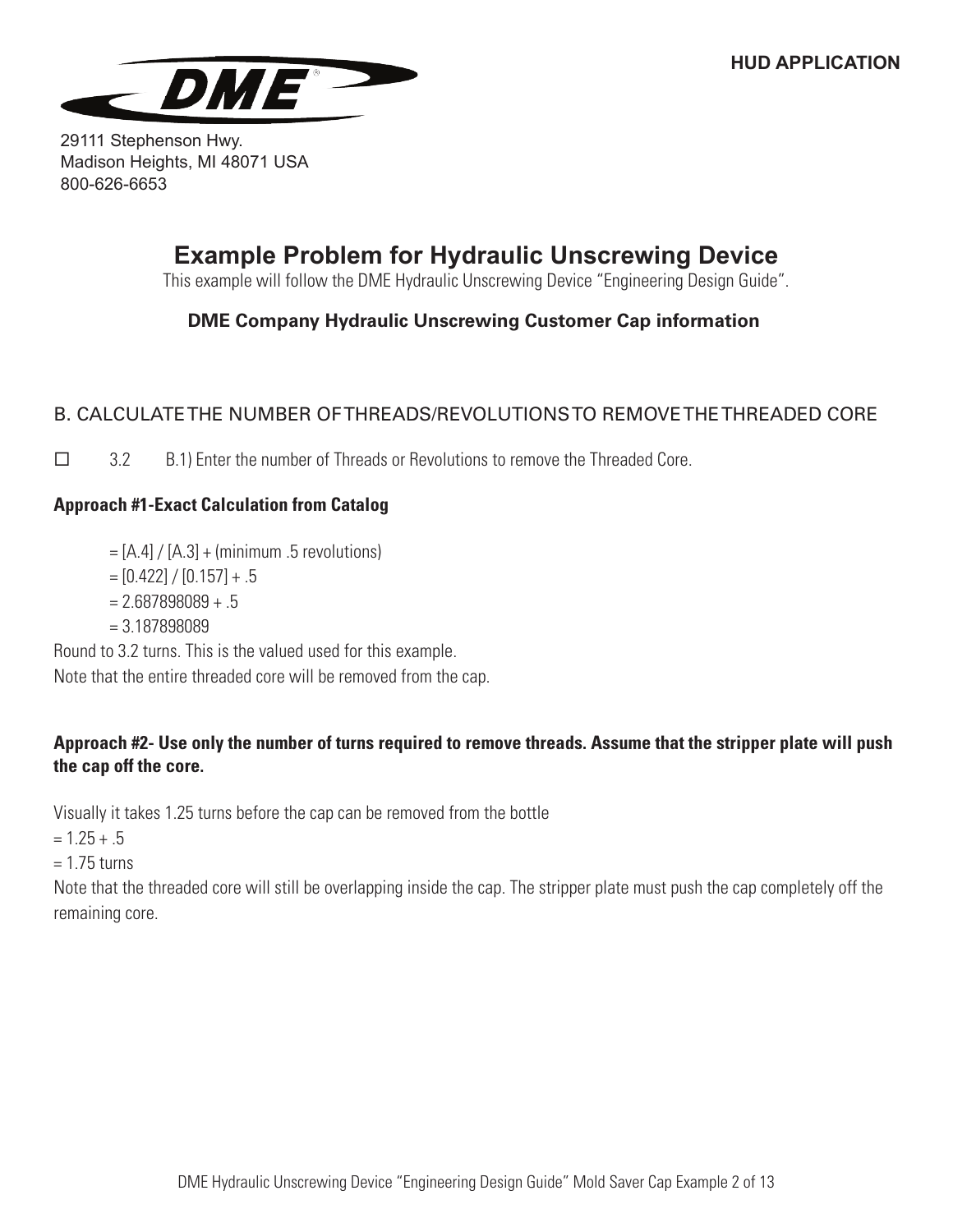

# **Example Problem for Hydraulic Unscrewing Device**

This example will follow the DME Hydraulic Unscrewing Device "Engineering Design Guide".

### **DME Company Hydraulic Unscrewing Customer Cap information**

## C. SELECTING THE MINIMUM SPACING BETWEEN CAP CAVITIES

 2.125" C.1) Enter the minimum Cavity Spacing, Center to Center Distance in Inches.

### **Approach #1-Moldmaker knows the distance through years of experience and available bar stock diameters.**

The maximum O.D. of the Cap in [A.1] was 1.206" Assume the moldmaker would leave 1/2" material around Cap Cavity. Assume moldmaker would pick inserts of 2-1/2" O.D. material. When using cavity inserts, the moldmaker might leave 1/8" spacing between inserts Standard DME Cavity Insert Rounds are 1", 1-1/2", 2", 2-1/2", 3", 3-1/2" and 4" diameters  $=2.500 + 0.125$ "  $= 2.625$ "

### **Approach #2- DME DME Mold Components Catalog Procedure 3 Lookup Table**

This table assumes a P-5 Cavity Insert Material with a Core Hardness of Rc = 15-25. The maximum cavity deflection that would be allowed is 0.001" total.

From the Table using  $[A.1] = 1.206$ , use 1.3 and  $[A.5] = 15,000$ For a solid steel plate, minimum O.D. = 1.973" with 0.673" steel in between cavities. When using cavity inserts, you must add extra stock, for example 1/8" or 0.125". Typically pick the next larger standard round size, so O.D. = 2".  $= 2.000 + 0.125$ "  $= 2.125$ " (Note: This is the value we will use for this example problem.)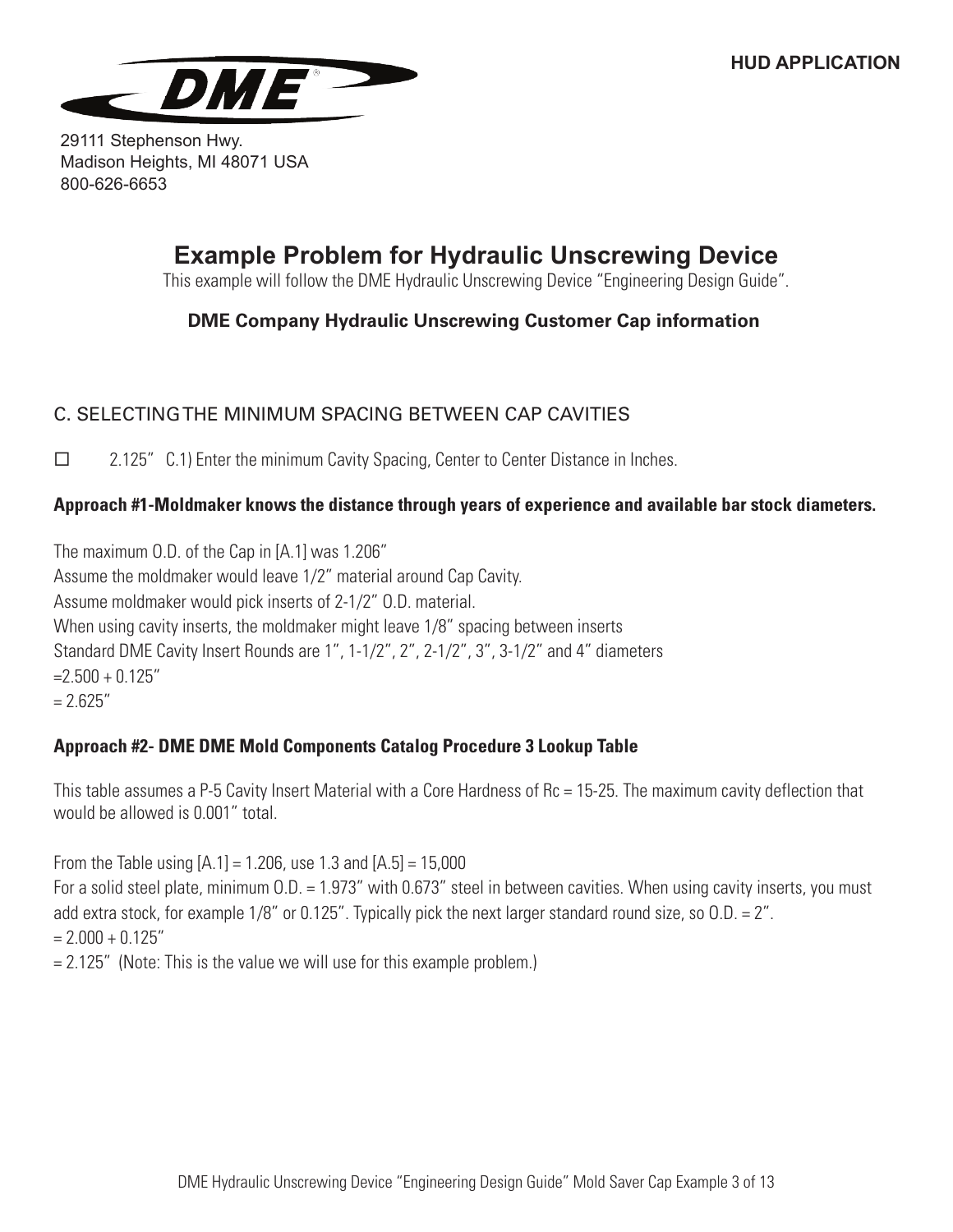

# **Example Problem for Hydraulic Unscrewing Device**

This example will follow the DME Hydraulic Unscrewing Device "Engineering Design Guide".

### **DME Company Hydraulic Unscrewing Customer Cap information**

#### **Approach #3-DME Procedure 2-Step by Step Calculation Method**

Assume using a H-13 hardened core at 800°F service.

- Step 1: Calculate the minimum O.D. due to Cavity Deflection Criteria. since  $[A.1] = 1.206$ ", use 1.3" and  $[A.5] = 15,000$ . From the Table, minimum  $0.D. = 1.917''$  between  $0.616''$ , and stress = 40,543 PSI
- Step 2: Maximum Hoop Stress = 15,000 PSI x  $((1.919<sup>2</sup> + 1.206<sup>2</sup>)/(1.919<sup>2</sup> + 1.206<sup>2</sup>))$ Maximum Hoop Stress = 15,000 x (5.136997 / 2.228125) = 15,000 x 2.3055246 Maximum Hoop Stress = 34, 582 PSI
- Step 3: Check design stress levels for H-13 Rc 44 Design Stress < 68,400 PSI Note: Maximum Hoop Stress 34, 582 PSI < Design Stress 68,400 PSI "True goto Step 4"  $=$ SQRT { [ 15,000 x 1.206<sup>2</sup>) / 68,400 + 1.206<sup>2</sup>] / [ 1-15,000/68,400] } =SQRT { [ 21,816.54) / 68,400 + 1.454436] / [0.780701755] } =SQRT { [ 1.773391263] / [0.780701755] } = SQRT {2.271534874} = 1.508" Minimum Diameter
- Step 4: Select Cavity Insert O.D. that will be used. Minimum O.D. = 1.917" Step 5: between =  $1.917 - 1.206 = 0.711$ ", if cavity inserts, use 2" diameter Bar =  $2 - 1.206 = .794$ Step 6: Minimum Cavity Spacing =  $2''$ , Cavity Insert +  $1/8''$  clearance =  $2.125''$  spacing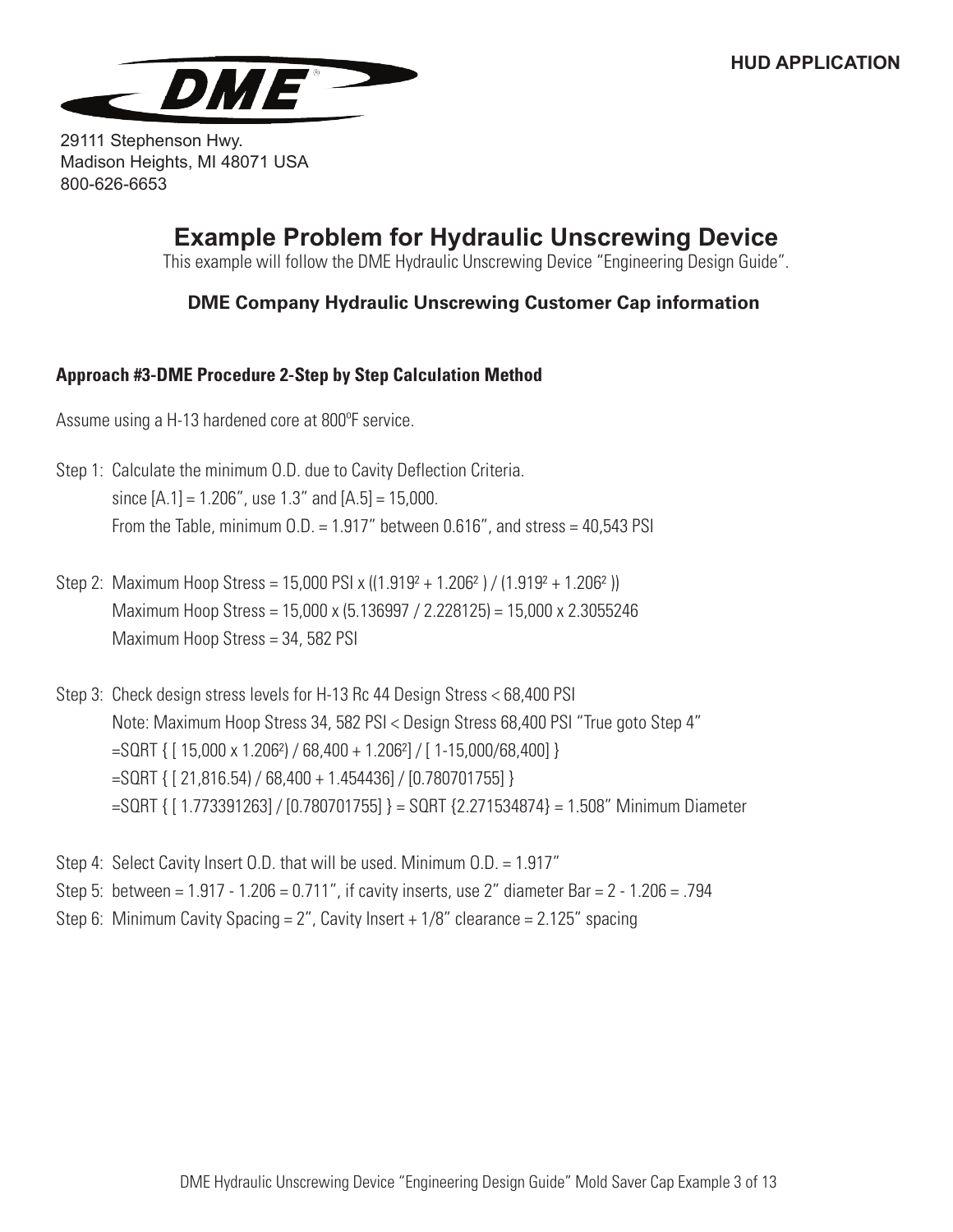

# **Example Problem for Hydraulic Unscrewing Device**

This example will follow the DME Hydraulic Unscrewing Device "Engineering Design Guide".

### **DME Company Hydraulic Unscrewing Customer Cap information**

### D. CALCULATING THE UNSCREWING TORQUE FOR ONE CAVITY

 $\Box$  243.1 D.1) Enter the Torque in Inch-Pounds (in/lbs) required to unscrew the threaded core. Note: These figures should only be used as a guideline as many other factors will affect the calculation. (Material variation of dimensions, material shrinkage, core surface area, temperature, lubricant/friction, etc.)

### **Approach #1-DME Appendix BProcedure 1 Calculation Method**

f)  $RP = [A.5] / 100 = 15,000 / 100 = 150$  PSI residual pressure

g)  $SA = [A.2] \times π \times [A.4] \times 2$ 

 $= 1.106 \times 3.14 \times 0.422 \times 2$ 

= 2.931 Surface area of threads

- h) UT = RP x SA [A.2] / 2 = 150 x 2.931 x 1.106 / 2
	- $UT =$  Unscrewing Torque = 243.1 in-lbs (we will use this value)

### **Approach #2- DME Appendix D Procedure 2 Look Up Table Method**

Using O.D. of Thread  $[A.2] = 1.106$ " use Table Value of  $1-1/8$ " Using Thread Length  $[A.4] = 0.422$  use Table Value of  $7/16$ Using Table with [A.5] = 15,000 PSI Cavity Pressure

Unscrewing Torque = 260.9 in-lbs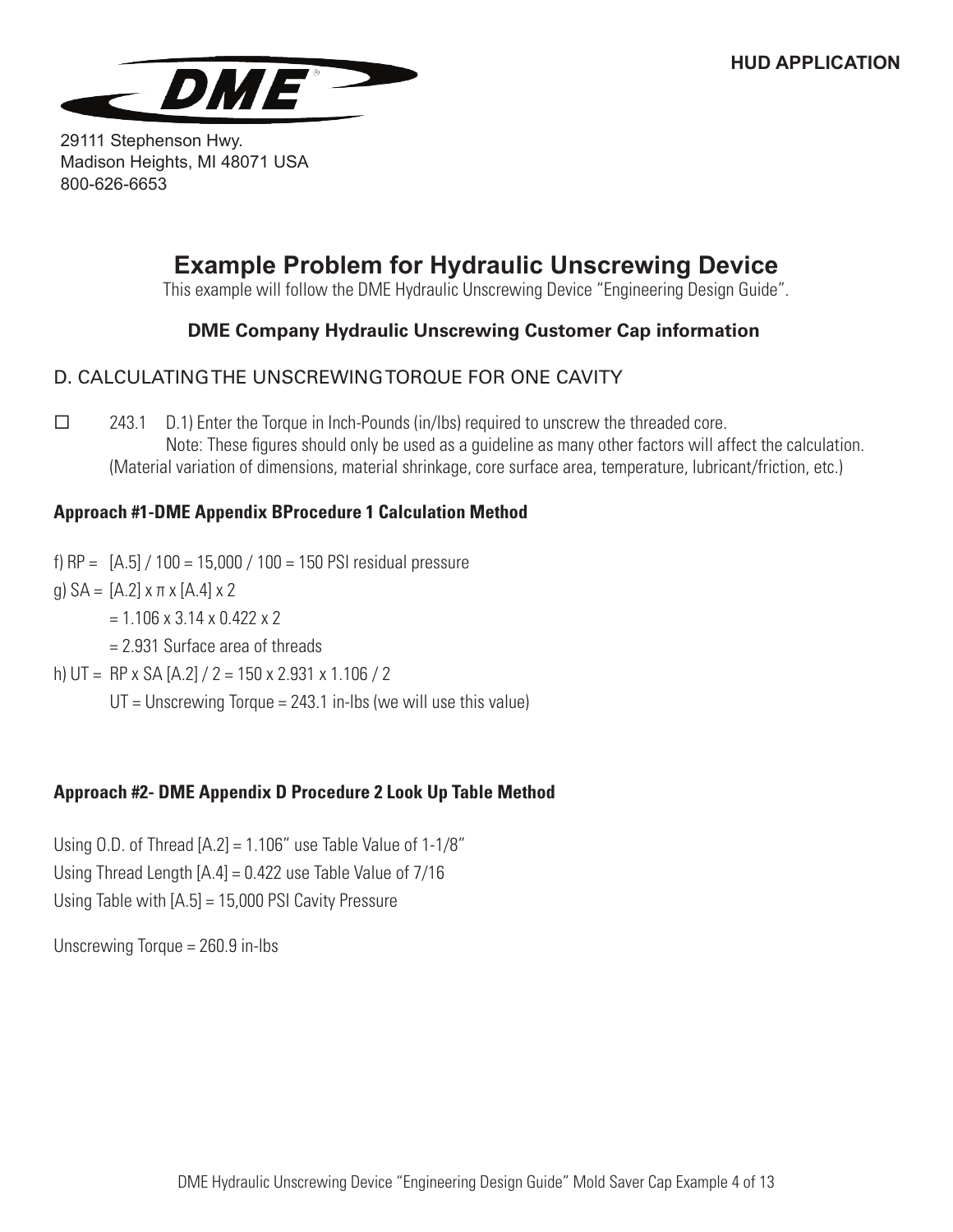

# **Example Problem for Hydraulic Unscrewing Device**

This example will follow the DME Hydraulic Unscrewing Device "Engineering Design Guide".

### **DME Company Hydraulic Unscrewing Customer Cap information**

### E. SELECTING A MINIMUM DIAMETER DRIVE SHAFT FOR THE THREADED CORE IN INCHES

 $\Box$  0.501" E.1) Enter the minimum Shaft Diameter for the Threaded Core in Inches

### **Approach #1-Appendix C Procedure 2 Look Up Table Method**

We will use an S-7 Shaft, Rc 39-40, with keyway  $[D.1]$  from this example = 243.1 in-lbf from the Table, use  $[D.1] = 300$  in-lbf

Minimum Diameter = 0.501 Dia.

 $\Box$  17.135 lbf E.2) Calculate the Static Thrust the shaft must support due to Maximum Cavity Pressure

- Max. Thrust  $= [A.1]^2 \times [A.5] \times 0.785398$  $=$  [1.206]<sup>2</sup> x [15,000] x 0.785398 = 1.454436 x 15,000 x 0.785398  $= 17, 135$  lbf
- $\Box$  0.750" E.3) Enter the Minimum Shaft diameter size where the gear will be slid over lets assume that a step of 1/4" for the shaft diameter is needed to support the Static Thrust

 $=[E.1] + 1/4" = 0.501 + 0.250$  ~/= 0.750" Diameter Shaft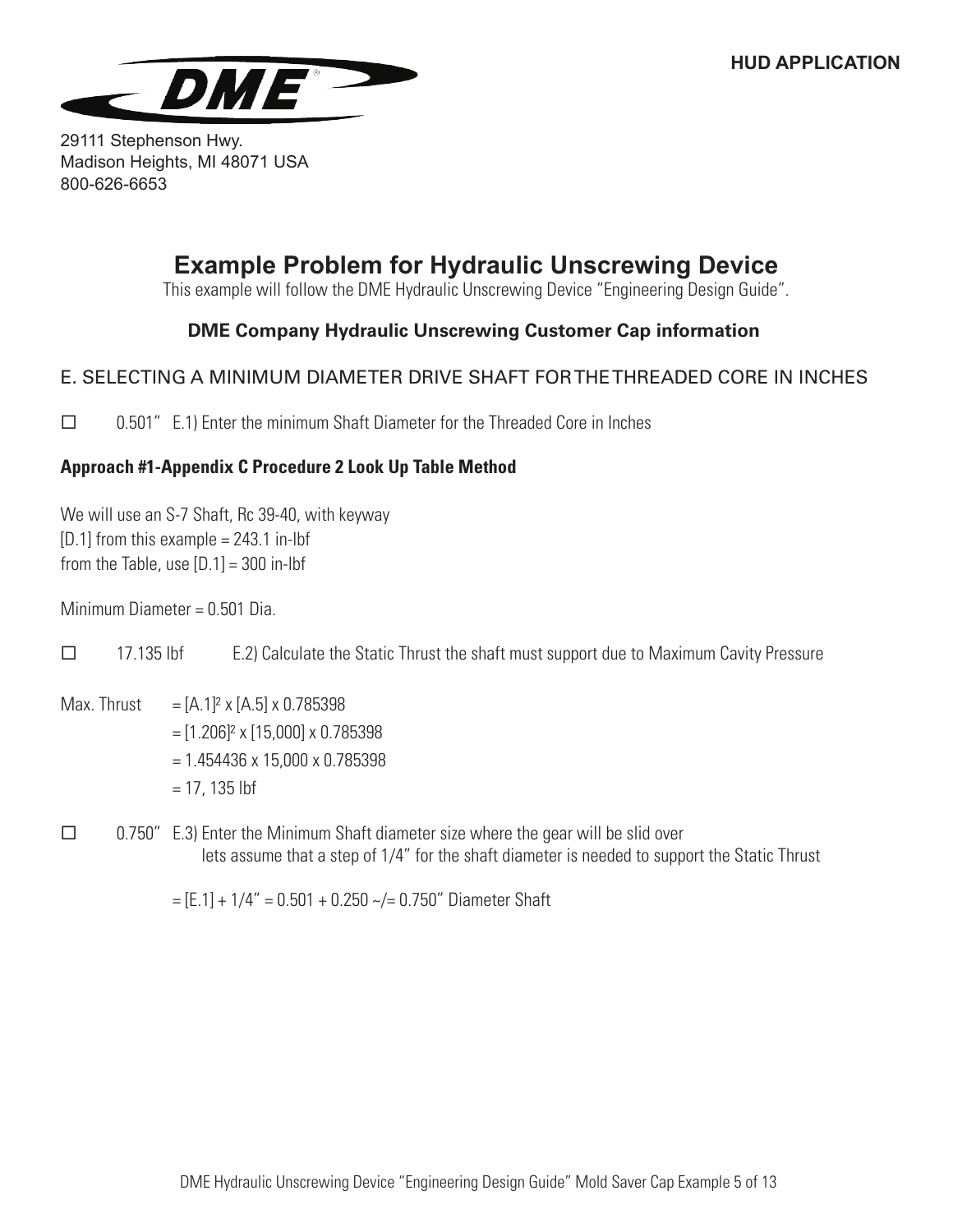

# **Example Problem for Hydraulic Unscrewing Device**

This example will follow the DME Hydraulic Unscrewing Device "Engineering Design Guide".

## **DME Company Hydraulic Unscrewing Customer Cap information**

### F. SELECTING THE PITCH DIAMETER OF THE DRIVE GEAR-USE 20° PRESSURE ANGLE GEARS **ONLY**

 $\Box$  1.500" F.1) Enter the Pitch Diameter for the Drive Gear to be used in Inches

### **Using Appendix D-Table of Standard Gears, the following criteria must be met:**

- gear revolutions for stroke length  $\geq$  [B.1] (3.2) required revolutions
- maximum gear torque  $\ge$  [D.1] (243.1) unscrewing torque for one cavity
- internal gear bore diameter  $\geq$  [E.3] (0.750) minimum shaft diameter

 We will select a Pitch Diameter of 1.500 Inches using a .40 C Alloy Heat-treated Steel gear, a cylinder stroke of 11.81" is not usable.

|         | 12      | F.2) Record the Gear's Diametral Pitch                                          |
|---------|---------|---------------------------------------------------------------------------------|
|         |         | All DME SAE Racks at this time are 12 Diametral Pitch, 20° Pressure Angle Teeth |
| $\perp$ | 0.750'' | F.3) Record the Gear's Internal Bore Diameter                                   |
|         |         | Using the value from [F.1] use the Table in Appendix D to find this value.      |
| $\perp$ | 4.712"  | F.4) Record the Gear's Pitch Circle Perimeter                                   |
|         |         | Using the value from [F.1] use the Table in Appendix D to find this value       |
| $\Box$  | 1.66"   | F.5) Record the Gear's Outside Diameter                                         |
|         |         | Using the value from [F.1] use the Table in Appendix D to find this value       |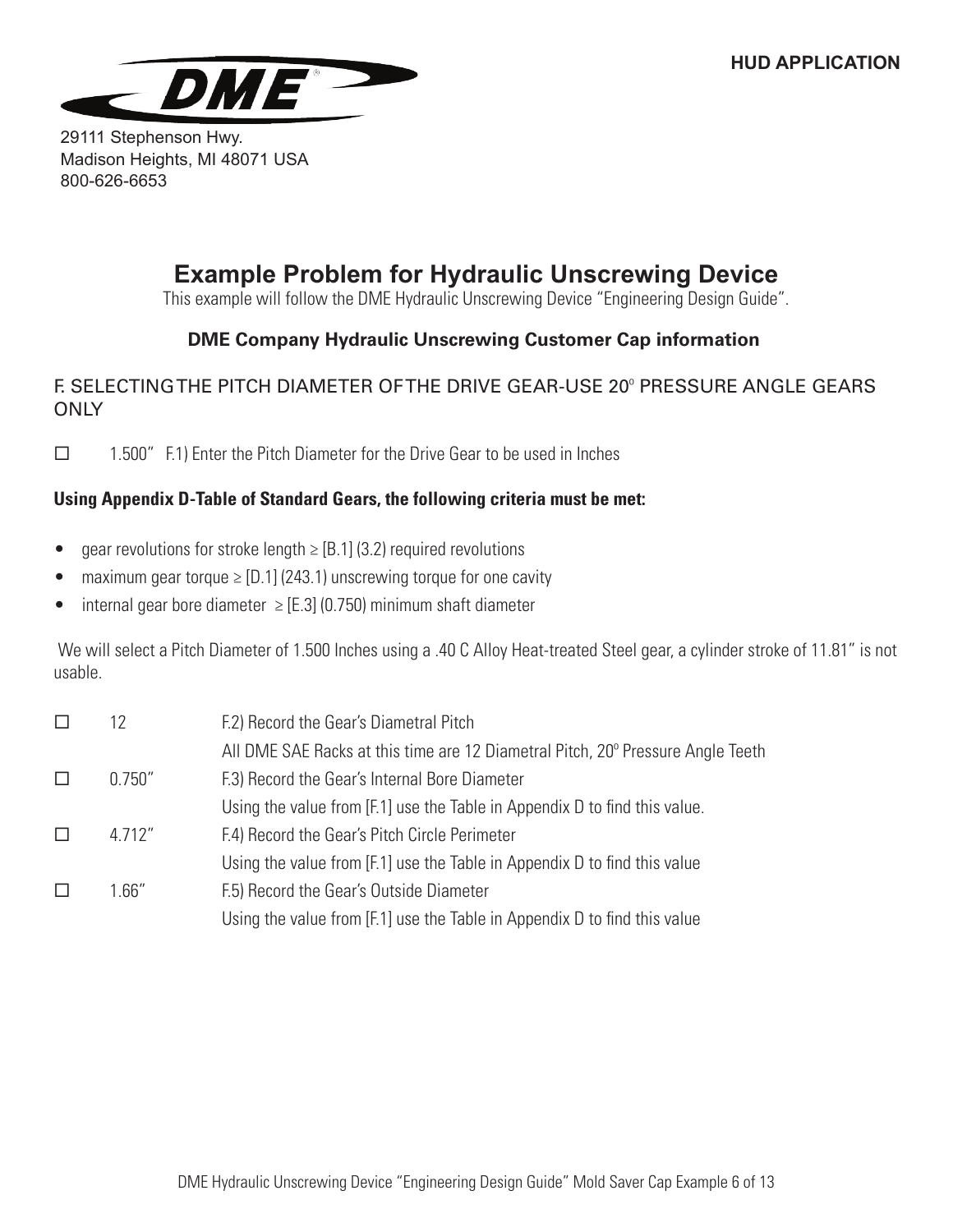

# **Example Problem for Hydraulic Unscrewing Device**

This example will follow the DME Hydraulic Unscrewing Device "Engineering Design Guide".

### **DME Company Hydraulic Unscrewing Customer Cap information**

### G. MAKE FINAL CAVITY SPACING DECISION

□ 3.000" G.1) Select Cavity Spacing in inches

#### **The following criteria must be considered and met.**

Cavity Spacing must be:

- 1.  $> [A.1] (1.206'')$  O.D. of the Cap
- $2. \geq [C.1]$  (2.125") Cavity Center to Center to Support pressure if Cavity/Stripper Inserts, use required clearance
- 3.  $≥$  [F.5] (1.66" + 1/8" = 1.785") O.D. of Gear plus clearance.
- 4. ≥ O.D. of Thrust Bearing Plus Clearance Designer's Requirement, Let's assume 1" added to diameter of shaft minimum =  $[E.3] + 1$  or  $0.750 + 1 = 1.750$ "
- $5.$   $\geq$  Required Plastic Flow Channel Requirements. Without cavity inserts minimum 1" spacing using DME Cool One this is not possible, actually Cap Diameter + 1/8" = 1.331"

Without cavity inserts using DME Hot Ones, typical 1-1/2" to 2" water cooled inserts and GateMate 4, about 3" (we will use this)

Cavity Spacing  $\geq 1.206$ , 2.125, 1.785, 1.750, or 3" whichever is greatest. Cavity Spacing  $= 3''$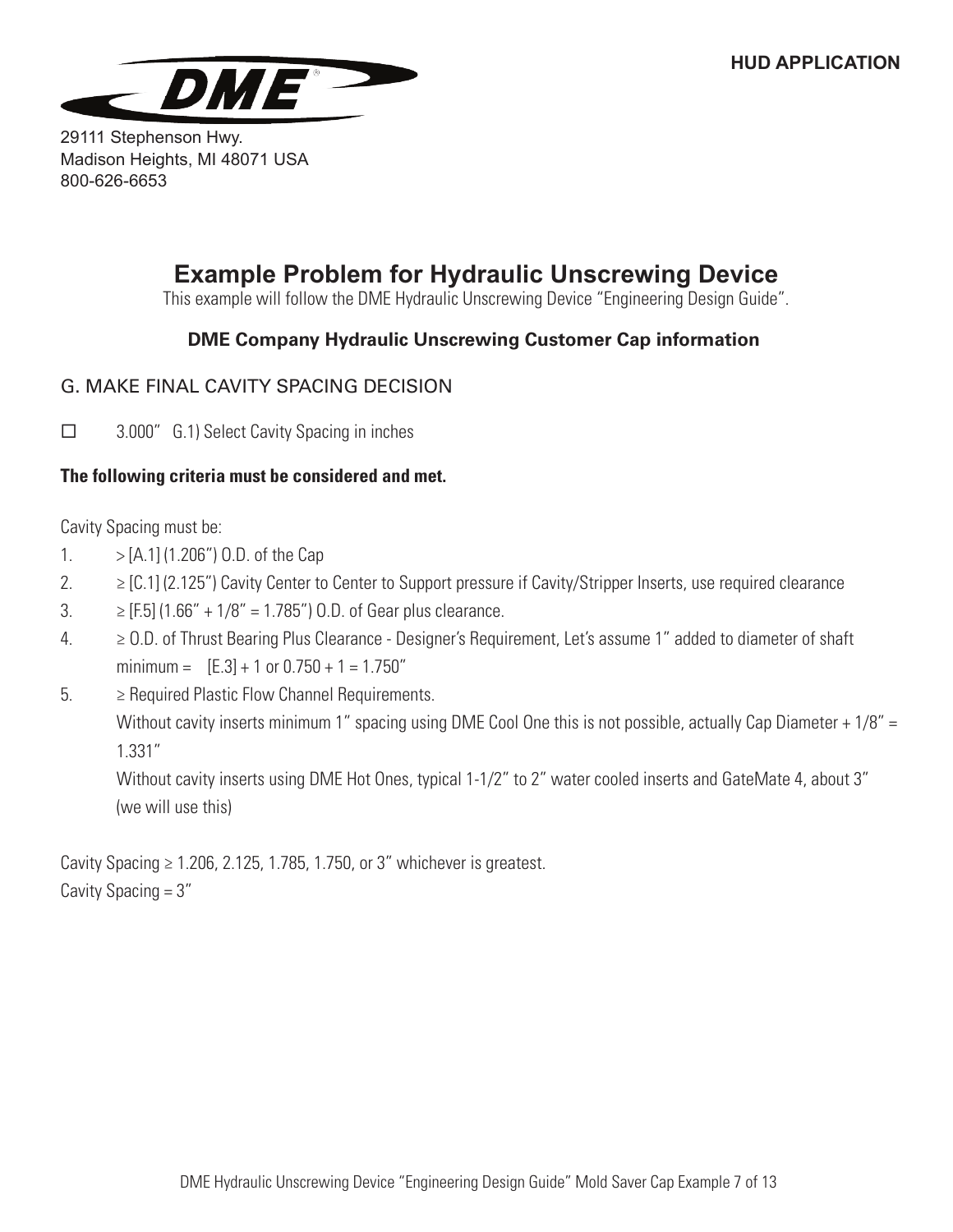

## **Example Problem for Hydraulic Unscrewing Device**

This example will follow the DME Hydraulic Unscrewing Device "Engineering Design Guide".

### **DME Company Hydraulic Unscrewing Customer Cap information**

### H. MAXIMUM NUMBER OF CAVITIES IN ONE STRAIGHT LINE FOR HYDRAULIC CYLINDERS BASED ON THE SELECTED GEAR

 $\Box$  15.079" H.2) Calculate the minimum stroke needed to unscrew the cap in Inches.  $=[F.4] \times [B.1] = 4.712" \times 3.2 = 15.0784"$ 

H3. Calculate the Maximum Number of cavities per Cylinder Length in one straight line. Note: [G.1] = 3.000"

| 0 | H3.1) Enter the maximum number of cavities for cylinder #ZG-25-300 = lnt $\{13.85 / \{G.1\} \}$ +1<br>= lnt $\{4.616\}$ +1 = 4+1 = 5. This value is 0 and unusable if $[H.2] \ge 11.81$ " stroke |
|---|--------------------------------------------------------------------------------------------------------------------------------------------------------------------------------------------------|
| 6 | H3.2) Enter the maximum number of cavities for cylinder #ZG-25-400 = lnt $\{17.79 / \{G.1\} \}$ +1<br>= lnt {5.930} +1 = 5 +1 = 6. This value is 0 and unusable if $[H.2] \ge 15.74$ " stroke    |
| 8 | H3.3) Enter the maximum number of cavities for cylinder #ZG-25-500 = lnt $\{21.73 / \{G.1\}$ +1<br>= lnt {7.243} +1 = 7+1= 8. This value is 0 and unusable if $[H.2] \ge 19.68$ " stroke         |
| 0 | H3.4) Enter the maximum number of cavities for cylinder $\#ZG$ -40-300 = lnt {13.85/ {G.1]} +1<br>= lnt $\{4.616\}$ +1 = 4+1= 5. This value is 0 and unusable if $[H.2] \ge 11.81$ " stroke      |
| 6 | H3.5) Enter the maximum number of cavities for cylinder #ZG-40-400 = lnt $\{17.79 / \{G.1\} \}$ +1<br>= $Int$ {5.930} +1 = 5 +1= 6. This value is 0 and unusable if [H.2] $\ge$ 15.74" stroke    |
| 8 | H3.6) Enter the maximum number of cavities for cylinder #ZG-40-500 = lnt $\{21.73 / \{G.1\} \}$ +1<br>= lnt {7.243} +1 = 7+1= 8. This value is 0 and unusable if $[H.2] \ge 19.68$ " stroke      |
| 7 | H3.7) Enter the maximum number of cavities for cylinder $\#ZG$ -63-400 = lnt {18.46 / {G.1]} +1<br>= lnt {6.153} +1 = 6+1= 7. This value is 0 and unusable if $[H.2] \ge 15.74$ " stroke         |
| 8 | H3.8 Enter the maximum number of cavities for cylinder #ZG-63-500 = Int {22.40 / {G.1]} +1<br>= lnt $\{7.466\}$ +1 = 7+1= 8. This value is 0 and unusable if $[H.2] \ge 19.68$ " stroke          |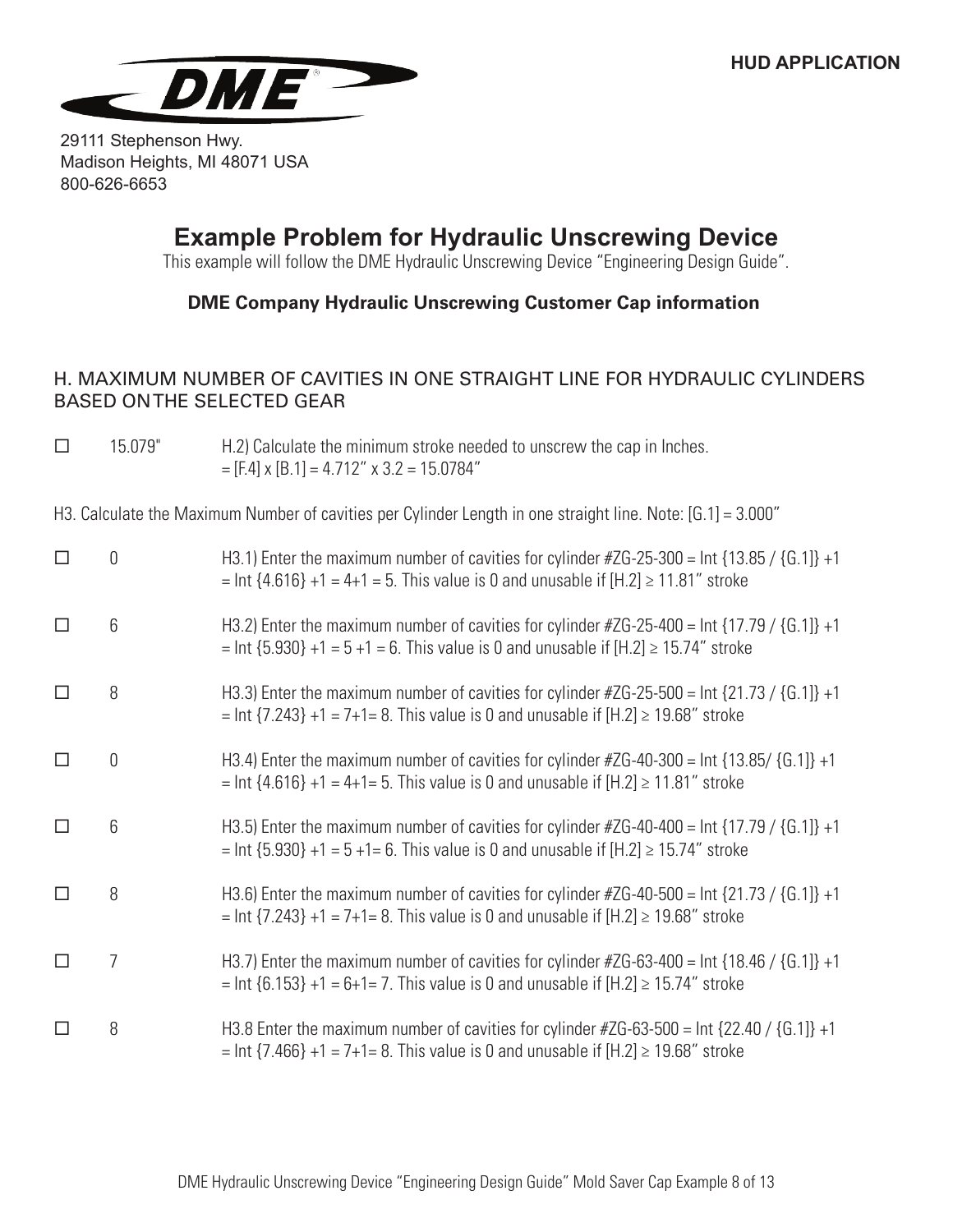

## **Example Problem for Hydraulic Unscrewing Device**

This example will follow the DME Hydraulic Unscrewing Device "Engineering Design Guide".

### **DME Company Hydraulic Unscrewing Customer Cap information**

### I. MAXIMUM NUMBER OF CAVITIES FOR HYDRAULIC CYLINDERS BASED ON ITS PISTON DIAMETER

- $\Box$  486.2 1.1) Calculate the hydraulic force required per cavity (lbf)
	- = {(Unscrewing Torque) / (GearPitch Radius)} x 1.5 = {(Unscrewing Torque) / (GearPitch Radius)} x 3.0  $=[D.1] / {F.1} \times 3.0 = (243.1 \div 1.500) \times 3.0 = 486.2$  lbf
- $\Box$  3 I.2.1) Calculate maximum number of cavities for cylinders ZG-25-xxx = Integer { 0.760466 x [A.6] / [I.1]} = Integer { 0.760466 x 2000 / 486.2} = Integer {3.128}  $= 3$
- $\Box$  8 I.2.2) Calculate maximum number of cavities for cylinders ZG-40-xxx  $=$  Integer { 1.9458051 x [A.6] / [I.1]} = Integer { 1.9458051 x 2000 / 486.2}  $=$  Integer  $\{8.004\}$  $= 8$
- $\Box$  19 I.2.3) Calculate maximum number of cavities for cylinders ZG-63-xxx  $=$  Integer { 4.8305128 x [A.6] / [I.1]} = Integer { 4.8305128 x 2000 / 486.2} = Integer {19.870}
	- $= 19$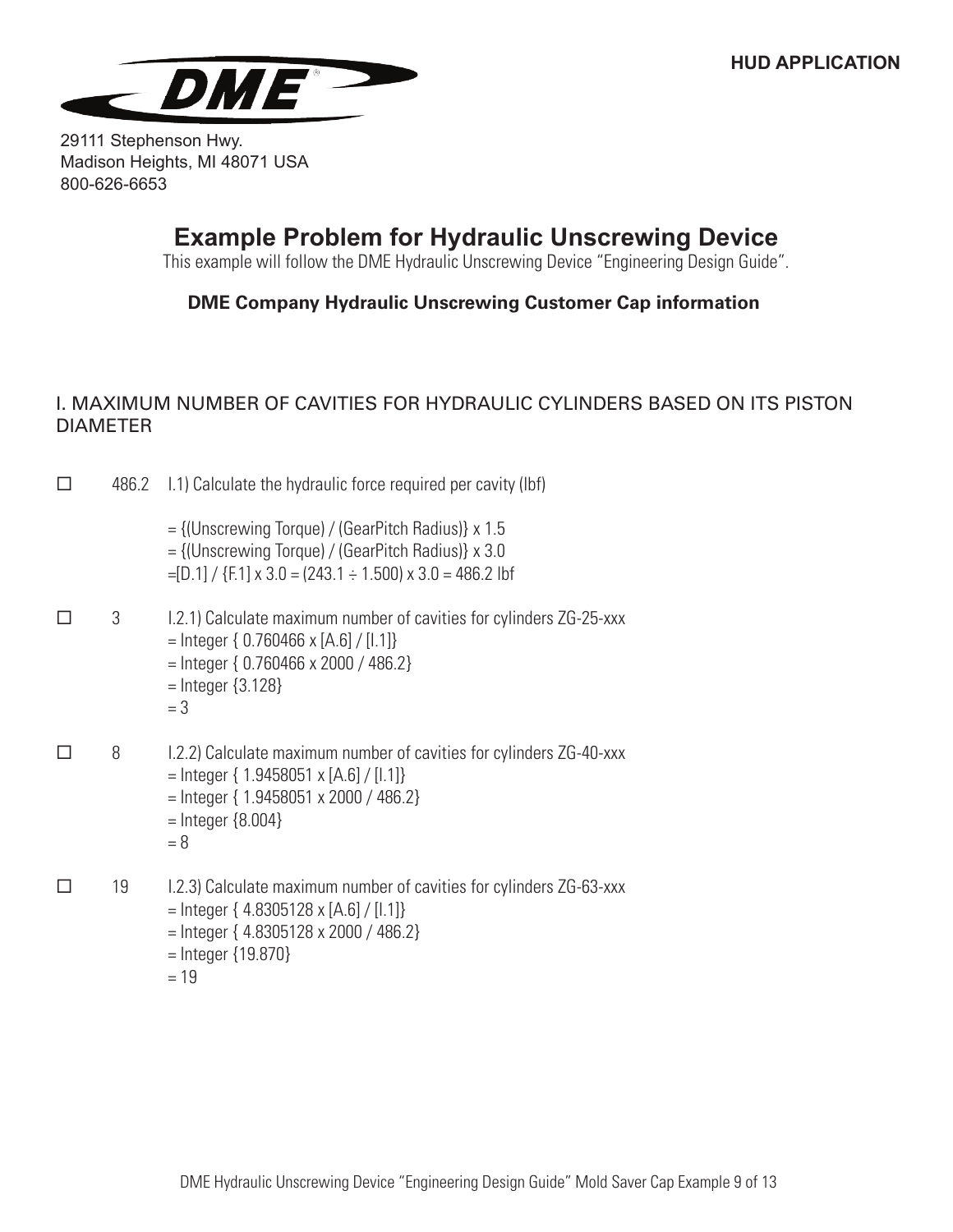

# **Example Problem for Hydraulic Unscrewing Device**

This example will follow the DME Hydraulic Unscrewing Device "Engineering Design Guide".

### **DME Company Hydraulic Unscrewing Customer Cap information**

### J.MAKE A LIST OF CYLINDERS THAT CAN BE USED

J.1 For a single row of cavities and one-cylinder applications, check box if conditions are True.

Note: Max. = number of cavities due to force available from cylinder. In-Between = number of cavities due to cavity spacing and if enough stroke available for unscrewing. Min. = customer number of cavities required.

| Max.<br>Cylinder     |          |        | In-Between |                | Min.  |
|----------------------|----------|--------|------------|----------------|-------|
| ZG-25-300 conditions | $[12.1]$ | $\geq$ | [H3.1]     | or less $\geq$ | [A.7] |
|                      | 3        | $\geq$ | 0          | $(0) \geq$     | 8     |
| ZG-25-400 conditions | $[12.1]$ | $\geq$ | [H3.2]     | or less $\geq$ | [A.7] |
|                      | 3        | $\geq$ | 6          | $(3) \geq$     | 8     |
| ZG-25-500 conditions | $[12.1]$ | $\geq$ | [H3.3]     | or less        | [A.7] |
|                      | 3        | $\geq$ | 8          | $(3) \geq$     | 8     |
| ZG-40-300 conditions | $[12.2]$ | $\geq$ | [H3.4]     | or less $\geq$ | [A.7] |
|                      | 8        | $\geq$ | 0          | $(0) \geq$     | 8     |
| ZG-40-400 conditions | $[12.2]$ | $\geq$ | [H3.5]     | or less $\geq$ | [A.7] |
|                      | 8        | $\geq$ | 6          | $(6) \ge$      | 8     |
| ZG-40-500 conditions | $[12.2]$ | $\geq$ | [H3.6]     | or less $\geq$ | [A.7] |
|                      | 8        | $\geq$ | 8          | $(8) \ge$      | 8     |
| ZG-63-400 conditions | $[12.3]$ | $\geq$ | [H3.7]     | or less $\geq$ | [A.7] |
|                      | 19       | $\geq$ | 7          | $(7) \ge$      | 8     |
| ZG-63-500 conditions | $[12.3]$ | $\geq$ | [H3.8]     | or less $\geq$ | [A.7] |
|                      | 19       | $\geq$ | 8          | $(8) \ge$      | 8     |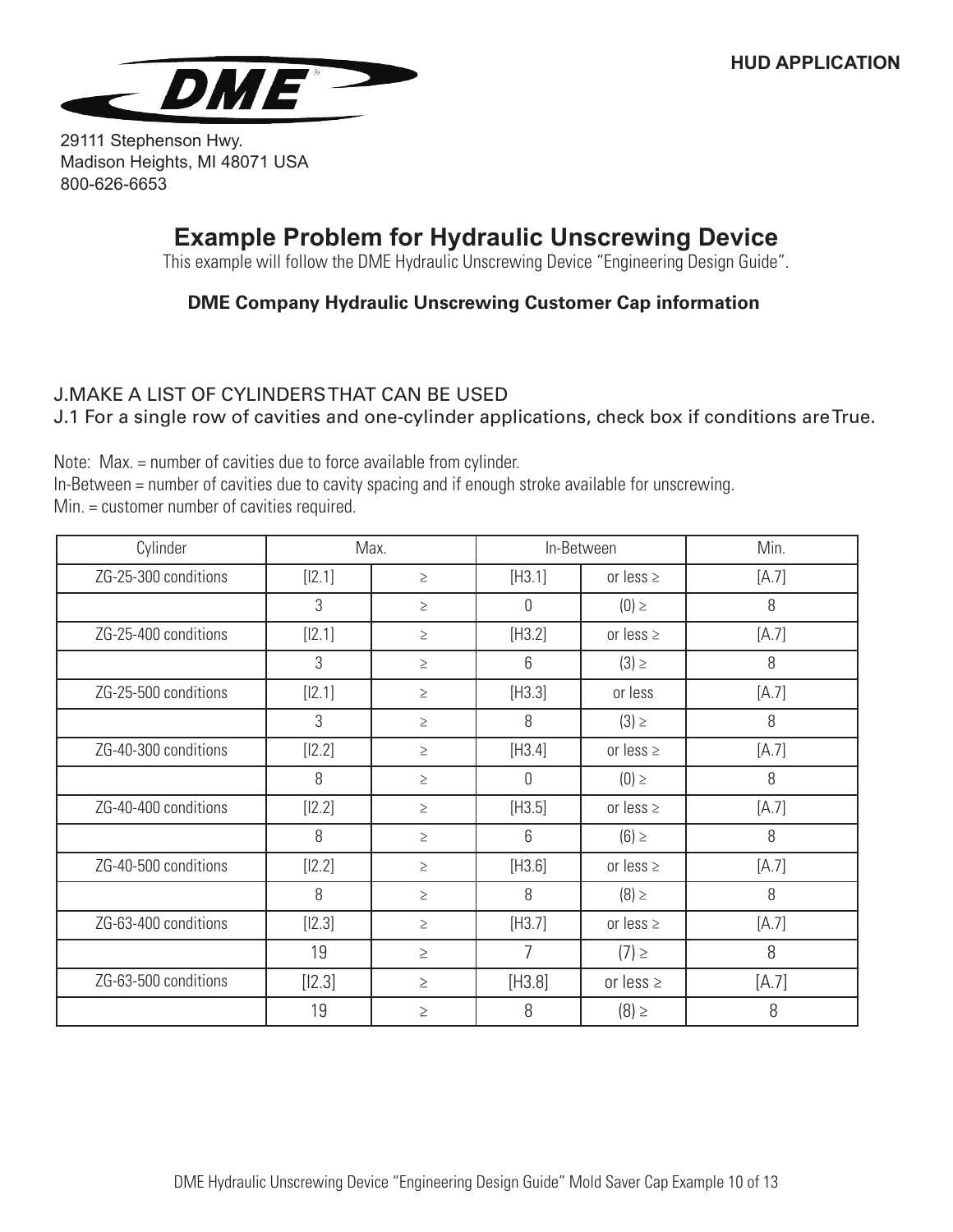

# **Example Problem for Hydraulic Unscrewing Device**

This example will follow the DME Hydraulic Unscrewing Device "Engineering Design Guide".

### **DME Company Hydraulic Unscrewing Customer Cap information**

## J.MAKE A LIST OF CYLINDERS THAT CAN BE USED

J.1 For a two rows of cavities and one-cylinder applications, check box if conditions are True.

Note: Max. = number of cavities due to force available from cylinder. In-Between = number of cavities due to cavity spacing and if enough stroke available for unscrewing. Min. = customer number of cavities required.

| Cylinder             | Max.     |           | In-Between |                | Min.  |
|----------------------|----------|-----------|------------|----------------|-------|
| ZG-25-300 conditions | $[12.1]$ | $\geq 2x$ | [H3.1]     | or less $\geq$ | [A.7] |
|                      | 3        | $\geq$    | 0          | $(0) \geq$     | 8     |
| ZG-25-400 conditions | $[12.1]$ | $\geq 2x$ | [H3.2]     | or less $\geq$ | [A.7] |
|                      | 3        | $\geq$    | 12         | $(3) \geq$     | 8     |
| ZG-25-500 conditions | $[12.1]$ | $\geq$ 2x | [H3.3]     | or less        | [A.7] |
|                      | 3        | $\geq$    | 16         | $(3) \ge$      | 8     |
| ZG-40-300 conditions | $[12.2]$ | $\geq 2x$ | [H3.4]     | or less $\geq$ | [A.7] |
|                      | 8        | $\geq$    | 0          | $(0) \geq$     | 8     |
| ZG-40-400 conditions | $[12.2]$ | $\geq$ 2x | [H3.5]     | or less $\geq$ | [A.7] |
|                      | 8        | $\geq$    | 12         | $(8) \ge$      | 8     |
| ZG-40-500 conditions | $[12.2]$ | $\geq 2x$ | [H3.6]     | or less $\geq$ | [A.7] |
|                      | 8        | $\geq$    | 16         | $(8) \ge$      | 8     |
| ZG-63-400 conditions | $[12.3]$ | $\geq 2x$ | [H3.7]     | or less $\ge$  | [A.7] |
|                      | 19       | $\geq$    | 14         | $(14) \ge$     | 8     |
| ZG-63-500 conditions | $[12.3]$ | $\geq 2x$ | [H3.8]     | or less $\geq$ | [A.7] |
|                      | 19       | $\geq$    | 16         | $(16) \ge$     | 8     |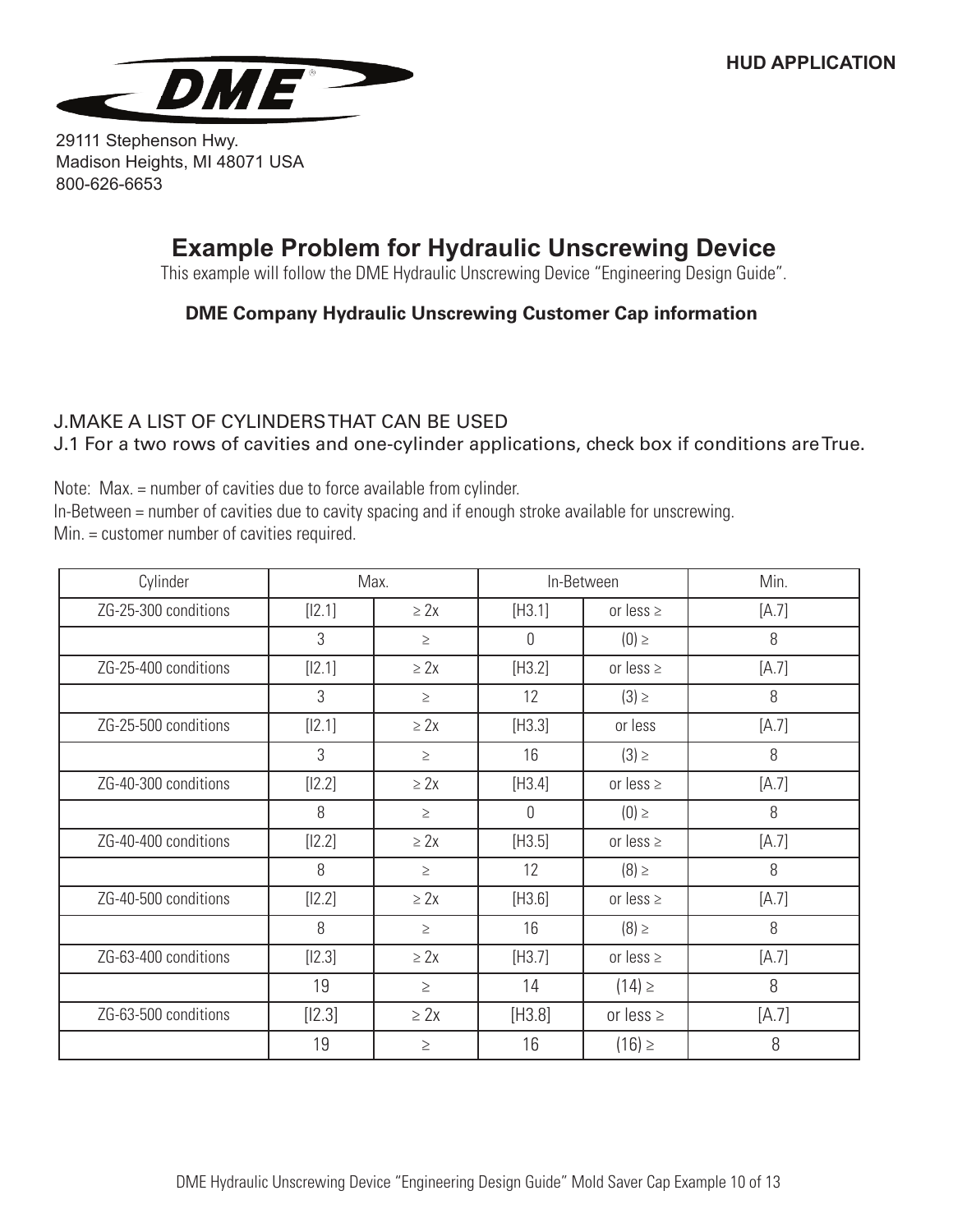

## **Example Problem for Hydraulic Unscrewing Device**

This example will follow the DME Hydraulic Unscrewing Device "Engineering Design Guide".

#### **DME Company Hydraulic Unscrewing Customer Cap information**

#### K. SELECT THE HYDRAULIC CYLINDER WHICH WILL BE USED

| $\Box$ | ZG-40-500      | K.1) Enter the DME Catalog Cylinder Number used<br>There are several options that can be chosen fron Section J.<br>We will choose a 2-row application using Cylinder ZG-40-500. This will allow for a balanced 8<br>Cavity Runner system instead of a straight line. It will use the smaller diameter, lighter and more<br>managable cylinder. It will allow extra travel for use with the stripper plate. If we can avoid using<br>full-cylinder travel, we will get better life from the cylinder seals. |
|--------|----------------|------------------------------------------------------------------------------------------------------------------------------------------------------------------------------------------------------------------------------------------------------------------------------------------------------------------------------------------------------------------------------------------------------------------------------------------------------------------------------------------------------------|
| $\Box$ | 8              | K.2) Enter the total number of Cavities used                                                                                                                                                                                                                                                                                                                                                                                                                                                               |
| $\Box$ | $\overline{2}$ | K.3) Enter the number of rows of cavities to be used (either 1 or 2)                                                                                                                                                                                                                                                                                                                                                                                                                                       |
| $\Box$ | 3.745.6        | K.4) Calculate the minimum Hydraulic unscrewing force needed (lbf)<br>$=$ Hydraulic force required per cavity x number of cavities $=$ [1.1] x [K.2]<br>$= 486.2 \times 8 = 3,745.6$ lbf                                                                                                                                                                                                                                                                                                                   |
| $\Box$ | 1925           | K.5) Calculate the minimum Hydraulic Pressure to supply the cylinder (max. 2175 PSI)<br>Max. available was [A.6]                                                                                                                                                                                                                                                                                                                                                                                           |
|        |                | For catalog number ZG-25-xxxx = $[K.4] / (0.760466$ in <sup>2</sup> )<br>For catalog number ZG-40-xxx = $[K.4] / (1.9458051in^2)$<br>$=$ 3,745.6 / 1.9458051 = 1924.96 $\sim$ /= 1925 PSI<br>Note that this is less than [A.6] of 2000 PSI<br>For catalog number ZG-63-xxx = $[K.4] / (4.8305128 \text{ in}^2)$                                                                                                                                                                                            |
| $\Box$ | 15.079         | K.6) Calculate the "Required Stroke" that the unscrewing action will use in Inches.<br>= Gears Pitch Circle Perimeter x number of revolutions = $[F.4] \times [B.1] = [H.2]$<br>$= 15.079$                                                                                                                                                                                                                                                                                                                 |
| $\Box$ | 4.601"         | K.7) Calculate the available "Stripper Stroke" for moving the Stripper Plate (provides "bump")<br>For catalog number $ZG$ -xx-300 = the total available stroke = 11.81"<br>For catalog number $ZG$ -xx-400 = the total available stroke = 15.74"<br>For catalog number $ZG$ -xx-500 = the total available stroke = 19.68"                                                                                                                                                                                  |
|        |                | = Total available stroke for catalog number [K.1]- Unscrewing Action Inches [K.6]<br>$= 19.68 - 15.079 = 4.601$                                                                                                                                                                                                                                                                                                                                                                                            |
|        |                |                                                                                                                                                                                                                                                                                                                                                                                                                                                                                                            |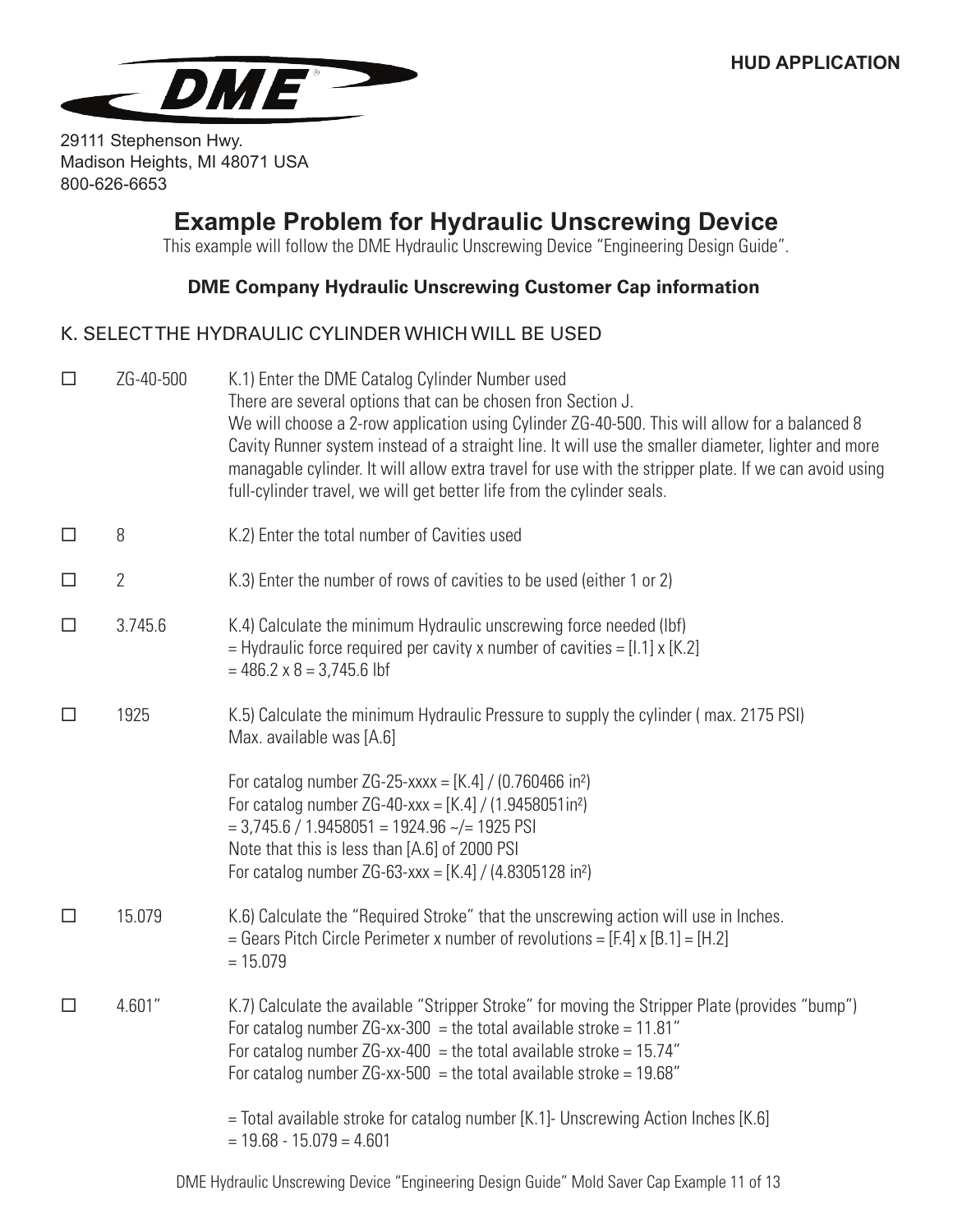

## **Example Problem for Hydraulic Unscrewing Device**

This example will follow the DME Hydraulic Unscrewing Device "Engineering Design Guide".

### **DME Company Hydraulic Unscrewing Customer Cap information**

### L. CONTROL CAM CALCULATIONS-ANGLES THAT WILL BE PUT ON THE CAM RISER IN **DEGREES**

#### Place calculator in Degree Mode

| $\Box$ | $1^{\circ}$ 54' 30.03" | L.1) Calculate the Moving Cam Angle ( $\infty$ ) Note: Moves Main Stripper Plate<br>$\alpha$ = Tan <sup>-1</sup> { [A.3] / [F.4] } in Degrees<br>$=$ Tan <sup>-1</sup> {[0.157] / [4.712] in Degrees<br>$=$ Tan <sup><math>-1</math></sup> {0.033319185} in Degrees<br>$= 1.908342696$ in Degrees<br>$= 1^{\circ} 54' 30.03''$ (Degrees minus Seconds) Angle |
|--------|------------------------|--------------------------------------------------------------------------------------------------------------------------------------------------------------------------------------------------------------------------------------------------------------------------------------------------------------------------------------------------------------|
| $\Box$ | 0.2355                 | L.2) Enter the desired Stripper Height in Inches. Note: Provides "bump" or moves the anti-rotational<br>stripper plate. Typically about 1-1/2 times the thread lead [A.3] minimum<br>$=[A.3] \times 1.5 = 0.157 \times 1.5 = .2355$                                                                                                                          |
| $\Box$ | 5° 10' 24.86"          | L.3) Calculate Stripper Cam Angle ß (place calculator in Degree Mode)<br>Note: [K.7] = Available "Stripper Stroke". Try to leave at least 2" of unused stroke which will be<br>stopped by a limit switch to increase internal hydraulic cylinder seals.                                                                                                      |
|        |                        | Stripper Stroke = $[K.7]$ unused stroke (we will try not to use 2" of stroke to prevent<br>excessive seal wear)<br>$= [K.7] - 2$<br>$= 4.601 - 2$<br>Stripper Stroke = 2.601                                                                                                                                                                                 |
|        |                        | $\beta$ =Tan <sup>-1</sup> {[L.2] / [Stripper Stroke]} in Degrees<br>$=$ Tan <sup>-1</sup> [[0.2355] / [2.601]}<br>$=$ Tan <sup>-1</sup> {0.09054099}<br>$= 5.173573495$<br>$=$ 5° 10′ 24.86″ (Degrees minus seconds)                                                                                                                                        |
|        |                        | DME Hydraulic Unscrewing Device "Engineering Design Guide" Mold Saver Cap Example 12 of 13                                                                                                                                                                                                                                                                   |